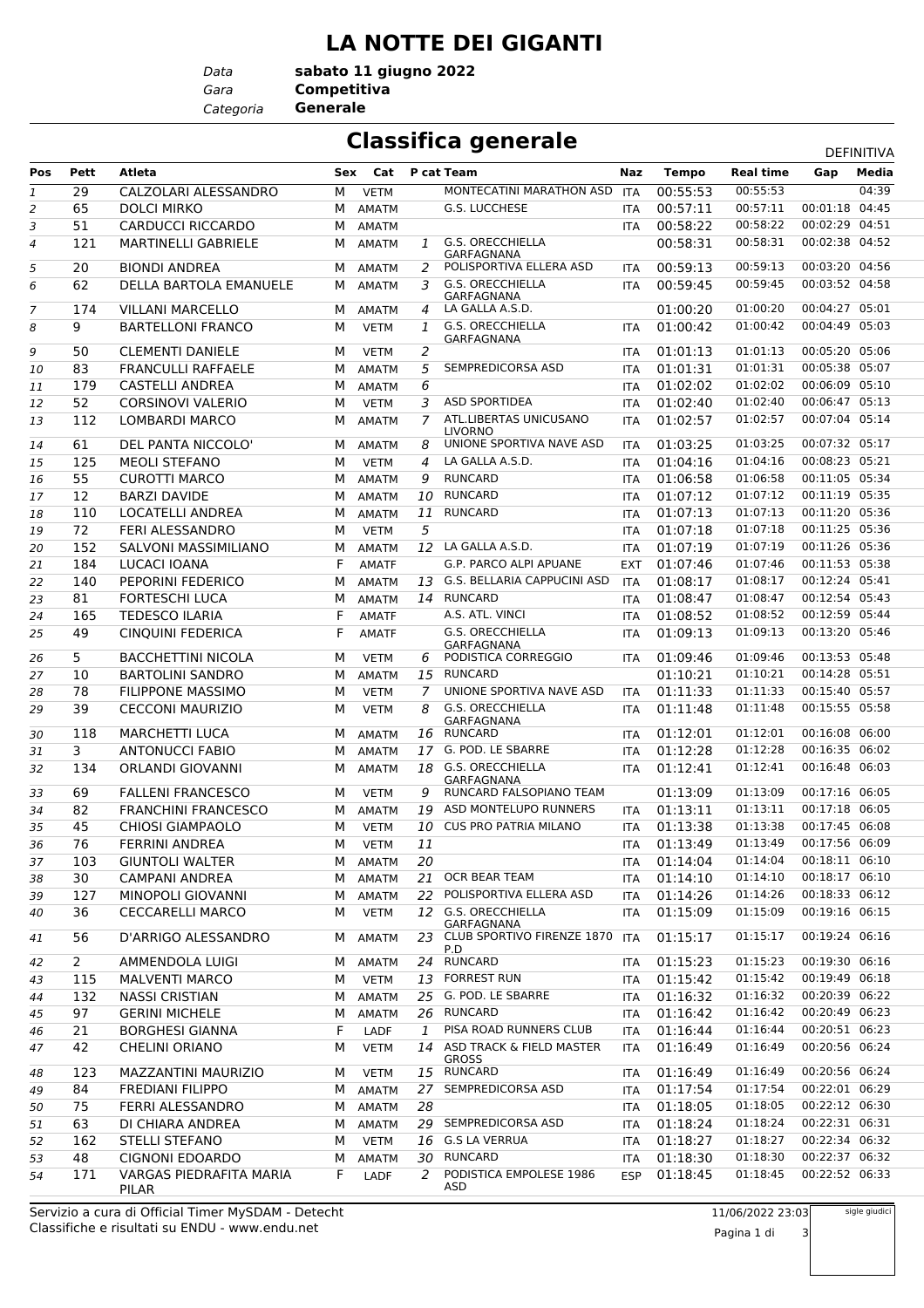## **Classifica generale**

|     | ----<br>$5 - 1 - 1$<br><b>DEFINITIVA</b> |                            |     |              |                |                                                  |            |              |                  |                                  |       |
|-----|------------------------------------------|----------------------------|-----|--------------|----------------|--------------------------------------------------|------------|--------------|------------------|----------------------------------|-------|
| Pos | Pett                                     | Atleta                     | Sex | Cat          |                | P cat Team                                       | Naz        | <b>Tempo</b> | <b>Real time</b> | Gap                              | Media |
| 55  | 150                                      | <b>ROSSI FRANCESCA</b>     | F   | LADF         | 3              | CLUB SPORTIVO FIRENZE 1870                       |            | 01:18:54     | 01:18:54         | 00:23:01                         | 06:34 |
|     |                                          |                            |     |              |                | P.D<br>17 SEMPREDICORSA ASD                      |            |              |                  |                                  |       |
| 56  | 96                                       | <b>GERBI MARCO</b>         | М   | <b>VETM</b>  |                |                                                  | <b>ITA</b> | 01:19:35     | 01:19:35         | 00:23:42 06:37<br>00:23:46 06:38 |       |
| 57  | 142                                      | PONZIO GIOVANNI            | м   | <b>VETM</b>  | 18             | <b>CLUB SPORTIVO FIRENZE 1870</b><br>P.D         | <b>ITA</b> | 01:19:39     | 01:19:39         |                                  |       |
| 58  | 38                                       | <b>CECCHI DAVIDE</b>       | м   | <b>AMATM</b> | 31             | PISA ROAD RUNNERS CLUB                           | <b>ITA</b> | 01:20:25     | 01:20:25         | 00:24:32 06:42                   |       |
| 59  | 113                                      | <b>LORENZINI ELENA</b>     | F   | <b>AMATF</b> | 1              | PISA ROAD RUNNERS CLUB                           | <b>ITA</b> | 01:20:41     | 01:20:41         | 00:24:48 06:43                   |       |
| 60  | 166                                      | <b>TESTAI HYUN SOOK</b>    | F   | LADF         | 4              | 9,92 RUNNING ASD                                 | ITA        | 01:21:41     | 01:21:41         | 00:25:48 06:48                   |       |
|     |                                          | <b>VERONICA</b>            |     |              |                |                                                  |            |              |                  |                                  |       |
| 61  | 74                                       | FERRETTI FRANCA            | F   | LADF         | 5              | PISA ROAD RUNNERS CLUB                           | ITA        | 01:21:52     | 01:21:52         | 00:25:59 06:49                   |       |
| 62  | 18                                       | <b>BERTELLI SEBASTIANO</b> | М   | <b>AMATM</b> | 32             | G.S. VALDELSA RUNNERS<br>A.S.D.                  | <b>ITA</b> | 01:21:54     | 01:21:54         | 00:26:01 06:49                   |       |
| 63  | 92                                       | <b>GATTI VERDIANA</b>      | F.  | <b>AMATF</b> | 2              | <b>RUNCARD</b>                                   | ITA        | 01:21:59     | 01:21:59         | 00:26:06 06:49                   |       |
| 64  | 32                                       | <b>CANTINI LUCA</b>        | м   | <b>AMATM</b> | 33             | PASSO CAPPONI ASD                                | <b>ITA</b> | 01:22:00     | 01:22:00         | 00:26:07 06:49                   |       |
| 65  | 161                                      | <b>STEFANELLI TOMMASO</b>  | м   | AMATM        | 34             | <b>CIRCOLO RICREATIVO SOLVAY</b>                 | <b>ITA</b> | 01:22:00     | 01:22:00         | 00:26:07 06:49                   |       |
| 66  | 145                                      | PREGNOLATO ALESSANDRO      | м   | AMATM        |                | 35 A.S.D. MARCIATORI                             | ITA        | 01:22:11     | 01:22:11         | 00:26:18 06:50                   |       |
|     |                                          |                            |     |              |                | <b>ANTRACCOLI</b>                                |            |              |                  |                                  |       |
| 67  | 100                                      | <b>GIERMANSKI MARCIN</b>   | м   | <b>VETM</b>  |                | 19 ASD ALMI TRAIL                                | POL        | 01:22:13     | 01:22:13         | 00:26:20 06:51                   |       |
| 68  | 178                                      | <b>BULKU ALBANA</b>        | F   | <b>AMATF</b> | 3              |                                                  | <b>ITA</b> | 01:22:26     | 01:22:26         | 00:26:33 06:52                   |       |
| 69  | 167                                      | <b>TOSQUES MANUELA</b>     | F   | <b>AMATF</b> | $\overline{4}$ | PISA ROAD RUNNERS CLUB                           | <b>ITA</b> | 01:22:32     | 01:22:32         | 00:26:39 06:52                   |       |
| 70  | 91                                       | <b>GARZELLA STEFANO</b>    | М   | <b>VETM</b>  | 20             | PISA ROAD RUNNERS CLUB                           | <b>ITA</b> | 01:22:34     | 01:22:34         | 00:26:41 06:52                   |       |
| 71  | 129                                      | <b>MONTAGNANI FEDERICO</b> | м   | <b>AMATM</b> | 36             |                                                  |            | 01:22:34     | 01:22:34         | 00:26:41 06:52                   |       |
| 72  | 156                                      | <b>SBRANA ILARIA</b>       | F   | LADF         | 6              | PISA ROAD RUNNERS CLUB                           | <b>ITA</b> | 01:22:59     | 01:22:59         | 00:27:06 06:54                   |       |
| 73  | 71                                       | <b>FATTICCIONI SANDRO</b>  | м   | <b>AMATM</b> | 37             | SEMPREDICORSA ASD                                | <b>ITA</b> | 01:23:16     | 01:23:16         | 00:27:23 06:56                   |       |
| 74  | 137                                      | PANICUCCI ADRIANO          | М   | <b>VETM</b>  | 21             |                                                  | <b>ITA</b> | 01:23:17     | 01:23:17         | 00:27:24 06:56                   |       |
| 75  | 23                                       | <b>BRUNI SERGIO</b>        | М   | <b>VETM</b>  | 22             | <b>G.S LA VERRUA</b>                             | <b>ITA</b> | 01:23:30     | 01:23:30         | 00:27:37 06:57                   |       |
| 76  | 95                                       | <b>GAZZINI VITTORIO</b>    | м   | <b>AMATM</b> | 38             | PISA ROAD RUNNERS CLUB                           | ITA        | 01:23:36     | 01:23:36         | 00:27:43 06:57                   |       |
| 77  | 169                                      | <b>TURCHI ANDREA</b>       | м   | AMATM        | 39             |                                                  | ITA        | 01:23:46     | 01:23:46         | 00:27:53 06:58                   |       |
| 78  | 41                                       | <b>CHELINI CHETI</b>       | F   | <b>AMATF</b> | 5              | ASD TRACK & FIELD MASTER                         | <b>ITA</b> | 01:24:05     | 01:24:05         | 00:28:12 07:00                   |       |
|     |                                          |                            |     |              |                | <b>GROSS</b>                                     |            |              |                  |                                  |       |
| 79  | 175                                      | <b>VOLIANI ALESSIO</b>     | м   | AMATM        | 40             | SEMPREDICORSA ASD                                | <b>ITA</b> | 01:24:07     | 01:24:07         | 00:28:14 07:00                   |       |
| 80  | 64                                       | DI MARIA ANTONELLA         | F   | <b>AMATF</b> | 6              | <b>RUNCARD</b>                                   | <b>ITA</b> | 01:24:08     | 01:24:08         | 00:28:15 07:00                   |       |
| 81  | 101                                      | <b>GIGLIONE ALESSIO</b>    | м   | AMATM        | 41             | G. POD. LE SBARRE                                | <b>ITA</b> | 01:24:20     | 01:24:20         | 00:28:27 07:01                   |       |
| 82  | 44                                       | <b>CHIMENTI YURI</b>       | М   | AMATM        | 42             |                                                  | <b>ITA</b> | 01:24:27     | 01:24:27         | 00:28:34 07:02                   |       |
| 83  | 19                                       | <b>BIANCHI LUCIA</b>       | F   | <b>AMATF</b> | $\overline{7}$ | SEMPREDICORSA ASD                                | <b>ITA</b> | 01:24:47     | 01:24:47         | 00:28:54 07:03                   |       |
| 84  | 68                                       | <b>FALASCHI CRISTIAN</b>   | м   | <b>VETM</b>  | 23             | ADS COMPUTER GROSS                               | <b>ITA</b> | 01:24:53     | 01:24:53         | 00:29:00 07:04                   |       |
| 85  | 141                                      | PERAZZOLO ENRICO           | М   | <b>VETM</b>  | 24             | SOC. ATL. VOLTERRA                               | <b>ITA</b> | 01:25:39     | 01:25:39         | 00:29:46 07:08                   |       |
| 86  | 37                                       | <b>CECCHELLI GIANCARLO</b> | М   | <b>VETM</b>  | 25             | SOC. ATL. VOLTERRA                               | <b>ITA</b> | 01:25:39     | 01:25:39         | 00:29:46 07:08                   |       |
| 87  | 7 <sup>7</sup>                           | <b>BALDACCI GIOVANNI</b>   | м   | <b>VETM</b>  | 26             | <b>G.S. PIEVE A RIPOLI</b>                       | <b>ITA</b> | 01:26:09     | 01:26:09         | 00:30:16 07:10                   |       |
| 88  | 77                                       | <b>FIGONE VALENTINA</b>    | F   | <b>AMATF</b> | 8              | SEMPREDICORSA ASD                                | ITA        | 01:26:18     | 01:26:18         | 00:30:25 07:11                   |       |
| 89  | 173                                      | <b>VIANI ELISA</b>         | F   | <b>AMATF</b> | 9              | POLISPORTIVA l'GIGLIO                            | <b>ITA</b> | 01:26:33     | 01:26:33         | 00:30:40 07:12                   |       |
| 90  | 22                                       | <b>BRAVI SIMONE</b>        | М   | AMATM        |                | 43 G.S. ORECCHIELLA                              |            | 01:26:34     | 01:26:34         | 00:30:41 07:12                   |       |
|     |                                          | PORTA FEDERICO             |     |              |                | GARFAGNANA<br>G.P. PARCO ALPI APUANE             |            | 01:27:28     | 01:27:28         | 00:31:35 07:17                   |       |
| 91  | 143                                      |                            |     | M AMATM      | 44             | 1063 AD S.S.D.A.R.L                              | <b>ITA</b> |              | 01:27:35         | 00:31:42 07:17                   |       |
| 92  | 53                                       | <b>COSTANZO AGATA</b>      | F   | <b>AMATF</b> | 10             |                                                  | ITA        | 01:27:35     |                  |                                  |       |
| 93  | 87                                       | <b>GALEOTA FABIO</b>       | м   | AMATM        |                | 45 THE FORREST RUN                               | ITA        | 01:27:42     | 01:27:42         | 00:31:49 07:18                   |       |
| 94  | 14                                       | <b>BELLERI GIORGIO</b>     | М   | <b>VETM</b>  | 27             |                                                  | <b>ITA</b> | 01:27:43     | 01:27:43         | 00:31:50 07:18                   |       |
| 95  | 43                                       | CHIANI ANGELO              | м   | AMATM        |                | 46 LA GALLA A.S.D.                               | ITA        | 01:27:56     | 01:27:56         | 00:32:03 07:19                   |       |
| 96  | $\overline{4}$                           | AZZERLINI ELENA            | F   | LADF         | 7              | UNIONE SPORTIVA NAVE ASD                         | ITA        | 01:28:06     | 01:28:06         | 00:32:13 07:20                   |       |
| 97  | 155                                      | <b>SARPERI CARLO</b>       | М   | <b>VETM</b>  | 28             | <b>RUNCARD</b>                                   | ITA        | 01:28:17     | 01:28:17         | 00:32:24 07:21                   |       |
| 98  | 102                                      | <b>GIUNTINI SIMONE</b>     | м   | <b>AMATM</b> | 47             | SEMPREDICORSA ASD                                | <b>ITA</b> | 01:28:41     | 01:28:41         | 00:32:48 07:23                   |       |
| 99  | 211                                      | <b>BUEMI ANGELA</b>        | F   | LADF         | 8              |                                                  | <b>ITA</b> | 01:29:13     | 01:29:13         | 00:33:20 07:26                   |       |
| 100 | 159                                      | <b>SECCI GIANCARLO</b>     | М   | <b>VETM</b>  | 29             | Gruppo podistico frat.za pop. di                 | <b>ITA</b> | 01:29:53     | 01:29:53         | 00:34:00 07:29                   |       |
| 101 | 40                                       | <b>CERBONE RAFFAELE</b>    | м   | <b>VETM</b>  | 30             | Grassina ASD<br>SEMPREDICORSA ASD                | ITA        | 01:29:59     | 01:29:59         | 00:34:06 07:29                   |       |
| 102 | 126                                      | <b>MICELI ENZA</b>         | F   | <b>AMATF</b> |                | 11 SEMPREDICORSA ASD                             | ITA        | 01:30:06     | 01:30:06         | 00:34:13 07:30                   |       |
|     | 122                                      | MASTROSIMONE GABRIELE      | М   | <b>AMATM</b> | 48             | SEMPREDICORSA ASD                                | <b>ITA</b> | 01:30:07     | 01:30:07         | 00:34:14 07:30                   |       |
| 103 | 33                                       | <b>CARADONNA ENZO</b>      |     |              |                | <b>RUNCARD</b>                                   |            | 01:30:12     | 01:30:12         | 00:34:19 07:30                   |       |
| 104 |                                          |                            | М   | <b>VETM</b>  | 31             |                                                  | ITA        |              |                  |                                  |       |
| 105 | 124                                      | <b>MAZZONI FEDERICO</b>    | М   | <b>VETM</b>  | 32             | A.S.N.ATLETICA LASTRA                            | ITA        | 01:30:26     | 01:30:26         | 00:34:33 07:32<br>00:34:33 07:32 |       |
| 106 | 160                                      | <b>SQUARCINI ELENA</b>     | F   | <b>AMATF</b> | 12             |                                                  | <b>ITA</b> | 01:30:26     | 01:30:26         |                                  |       |
| 107 | 131                                      | NARDINI MARIA GRAZIA       | F   | LADF         | 9              | Gruppo podistico frat.za pop. di<br>Grassina ASD | <b>ITA</b> | 01:30:34     | 01:30:34         | 00:34:41 07:32                   |       |
| 108 | 17                                       | <b>BERTELLI DANIELE</b>    | М   | <b>VETM</b>  | 33             | <b>RUNCARD</b>                                   | <b>ITA</b> | 01:30:49     | 01:30:49         | 00:34:56 07:34                   |       |
| 109 | 116                                      | <b>MANCUSO MATTEO</b>      | м   | <b>AMATM</b> | 49             | SEMPREDICORSA ASD                                | ITA        | 01:31:35     | 01:31:35         | 00:35:42 07:37                   |       |
| 110 | 117                                      | <b>MARCHETTI SILVIA</b>    | F   | <b>AMATF</b> | 13             | G. POD. LE SBARRE                                | ITA        | 01:32:36     | 01:32:36         | 00:36:43 07:42                   |       |
| 111 | 34                                       | CAROSI DINO                | м   | <b>VETM</b>  | 34             | LA GALLA A.S.D.                                  | ITA        | 01:32:39     | 01:32:39         | 00:36:46 07:43                   |       |
| 112 | 177                                      | <b>ZANOBINI SELENE</b>     | F   | <b>AMATF</b> | 14             | OCR BEAR TEAM                                    | ITA        | 01:34:04     | 01:34:04         | 00:38:11 07:50                   |       |
| 113 | 58                                       | DAUTI MARSELA              | F   | <b>AMATF</b> | 15             | POLISPORTIVA l'GIGLIO                            | ALB        | 01:34:15     | 01:34:15         | 00:38:22 07:51                   |       |
| 114 | 104                                      | <b>GRISANTI CINZIA</b>     | F   | <b>AMATF</b> | 16             | POLISPORTIVA l'GIGLIO                            | ITA        | 01:34:35     | 01:34:35         | 00:38:42 07:52                   |       |
|     |                                          |                            |     |              |                |                                                  |            |              |                  |                                  |       |

Pagina 2 di 3

sigle giudici